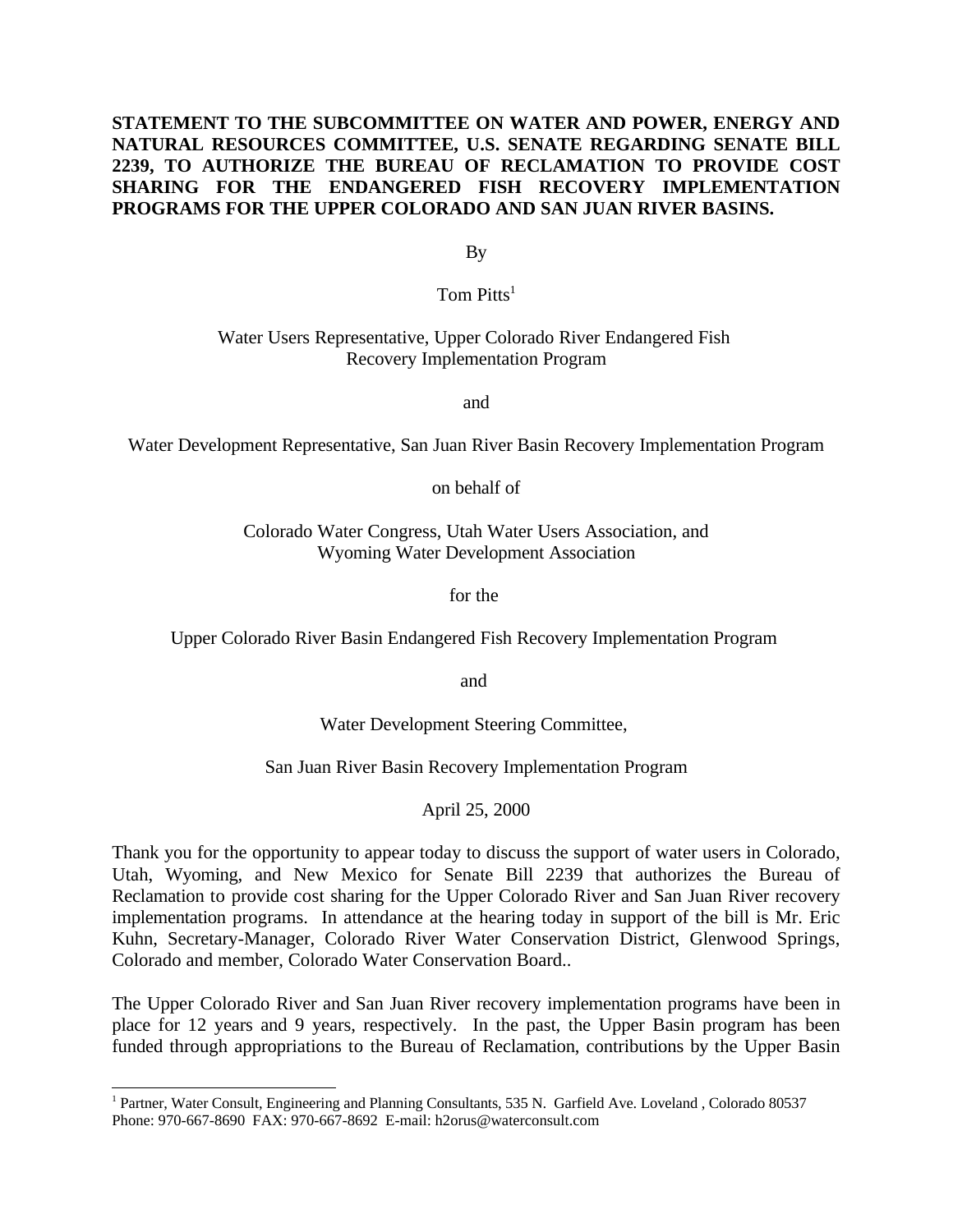states, and contributions from power users and water users. To date, the San Juan River Basin program has been involved in research on endangered fish. These efforts have been funded annually by Bureau of Reclamation, Bureau of Indian Affairs, Bureau of Land Management, and U.S. Fish and Wildlife Service. The legislation before the Subcommittee today arose from three concerns: 1) Congress is concerned that expenditures for the recovery programs are significant, and are not directly authorized by Congress, 2) Congress is concerned that funding of the recovery programs' capital construction projects had no defined ceiling approved by Congress, and 3) given the currently projected expenditures for the program, the Administration believes that increased cost sharing by non-federal parties is justified. S. 2239 is the culmination of five years of good faith negotiation involving federal agencies, the States of Colorado, Wyoming, Utah, and New Mexico, power users, water users, and environmentalists to address the concerns of Congress and the Administration.

Water users in Colorado, Wyoming, Utah, and New Mexico are active participants in these two programs. Water users support passage of S. 2239. The Subcommittee has received letters of support for the bill from a number of water user organizations, and more will be received within the next week.

The Upper Colorado River program has been expending funds for capital construction projects to recover endangered fish since 1994 (hatcheries, fish passages, acquisition of riparian bottomlands, non-native fish control and acquisition of water in accordance with state law). The San Juan Program has initiated construction of fish passages. In the past, the Recovery Program has relied on 100 percent Reclamation funding for capital construction. In the future, this funding will be shared among Reclamation (\$46 million), States (\$17 million), power users (\$17 million), and water users (estimated \$2 million). The Colorado River Water Conservation District is providing water for fish flows to the Upper Basin Recovery Program at a capital cost of approximately \$5 million. In addition, power users will experience increased costs on the order of \$15 million just in the next few years to replace lost hydroelectric peaking power due to reoperation of federal reservoirs to enhance flows for the endangered fish. Considering all costs, the combined non-federal share exceeds 50 percent of the capital costs of the programs.

The Upper Basin Program annual costs for program operation and research are shared by federal agencies, the States, and power users. We anticipate these cost sharing arrangements will continue. However, the capital projects needed to recover the fish will be in need of continuing operation and maintenance. Therefore, the legislation specifies use of nonreimburseable power revenues up to \$4 million for the Upper Basin Program, and up to \$2 million for the San Juan Program to cover these and other operations costs.

In the Upper Colorado River Basin in 1983, and again in the San Juan River Basin in 1989, there appeared to be irreconcilable conflicts between the Endangered Species Act on one side, and, on the other side, state law allocating water among state water users, interstate compacts and Supreme Court decrees allocating water among the states, and the Secretary of Interior's trust responsibilities to native Americans. The recovery programs we are discussing today are the result of sincere, diligent, and difficult negotiations to resolve those conflicts at the regional level with long-term mutually acceptable solutions.

The fundamental goals of both recovery programs are to recover endangered fish while water development in the Upper Basin and San Juan Basin proceeds in accordance with state law, interstate compacts, Supreme Court decrees, and the Secretary of Interior's trust responsibilities